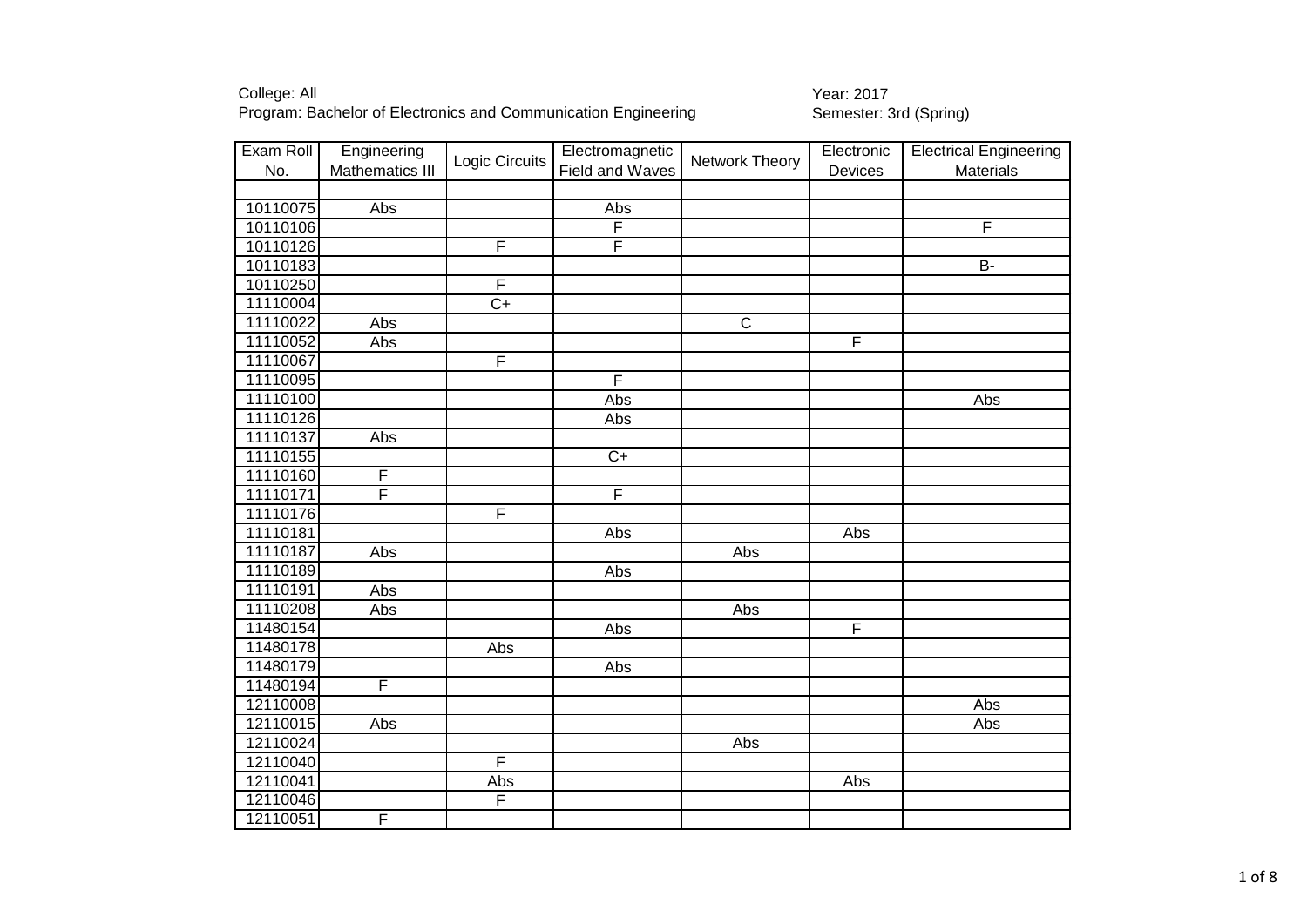| Exam Roll | Engineering             | Logic Circuits          | Electromagnetic | Network Theory | Electronic     | <b>Electrical Engineering</b> |
|-----------|-------------------------|-------------------------|-----------------|----------------|----------------|-------------------------------|
| No.       | Mathematics III         |                         | Field and Waves |                | Devices        | Materials                     |
|           |                         |                         |                 |                |                |                               |
| 12110075  |                         |                         | Abs             |                |                |                               |
| 12110082  |                         | F                       |                 |                |                | Abs                           |
| 12110117  |                         | Abs                     |                 |                |                |                               |
| 12110129  |                         |                         | Abs             |                |                |                               |
| 12110133  | Abs                     |                         |                 | $\overline{F}$ |                |                               |
| 12110137  | Abs                     |                         |                 |                | Abs            |                               |
| 12110154  | $\overline{\mathsf{F}}$ | $\overline{\mathsf{F}}$ | Abs             |                | $\overline{C}$ | Withheld                      |
| 12110157  |                         |                         | F               |                |                | Abs                           |
| 12110158  |                         |                         | Abs             |                |                | Abs                           |
| 12110163  |                         |                         |                 |                |                | F                             |
| 12110167  |                         | Abs                     | Abs             |                | Abs            |                               |
| 12110171  |                         |                         |                 |                |                | F                             |
| 12110176  |                         |                         | F               |                |                |                               |
| 12110178  |                         |                         | F               |                |                |                               |
| 12110186  |                         |                         | Abs             | Abs            | Abs            | Abs                           |
| 12110188  |                         |                         | Abs             |                |                |                               |
| 12110191  |                         |                         |                 |                |                | $\overline{\mathsf{F}}$       |
| 12110197  |                         | F                       |                 |                |                |                               |
| 12110200  | <b>Abs</b>              |                         | Abs             |                | Abs            | Abs                           |
| 12110203  | Abs                     |                         |                 | $C+$           |                |                               |
| 12110210  |                         |                         |                 |                |                | Abs                           |
| 12110212  | Abs                     |                         | Abs             | Abs            | Abs            | Abs                           |
| 12110214  | <b>Abs</b>              |                         |                 |                |                | Abs                           |
| 12110222  |                         |                         |                 | Abs            |                |                               |
| 12110228  |                         | Abs                     |                 |                | Abs            |                               |
| 12110242  |                         |                         |                 |                |                | F                             |
| 12110249  |                         | $\overline{F}$          |                 |                |                | F                             |
| 12110251  |                         |                         |                 |                |                | F                             |
| 12110253  | F                       |                         |                 |                |                |                               |
| 12110256  |                         | Abs                     |                 |                | Abs            |                               |
| 12110259  | Abs                     |                         |                 |                |                |                               |
| 12110261  |                         | Abs                     |                 |                | Abs            |                               |
| 12110262  | Abs                     |                         |                 | Abs            |                |                               |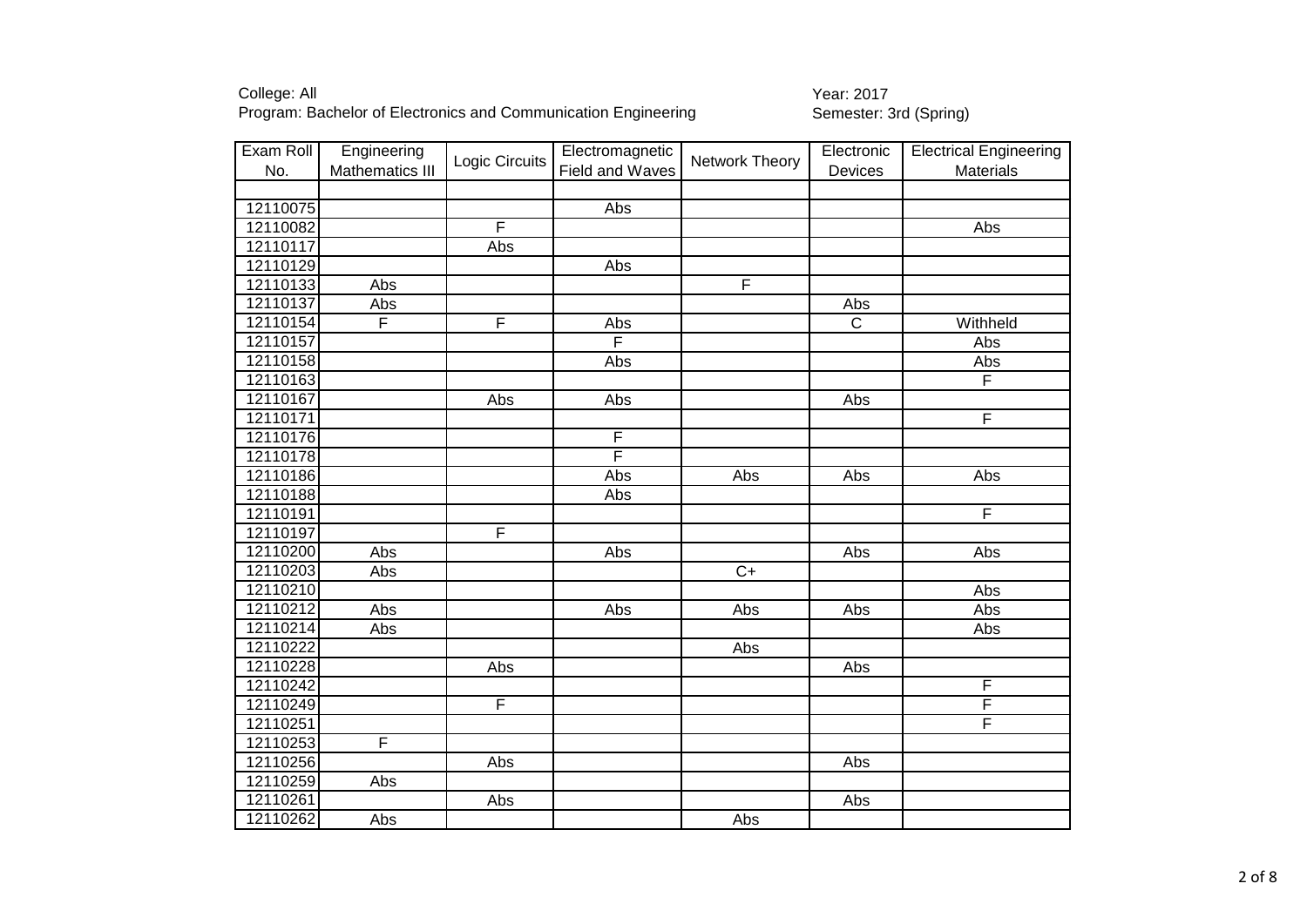| Exam Roll | Engineering     |                 | Electromagnetic         |                         | Electronic     | <b>Electrical Engineering</b> |
|-----------|-----------------|-----------------|-------------------------|-------------------------|----------------|-------------------------------|
| No.       | Mathematics III | Logic Circuits  | Field and Waves         | Network Theory          | Devices        | Materials                     |
|           |                 |                 |                         |                         |                |                               |
| 12110280  |                 | Withheld        |                         |                         |                |                               |
| 13110002  |                 | $\overline{C+}$ |                         |                         |                |                               |
| 13110003  |                 |                 |                         |                         |                | Abs                           |
| 13110005  |                 | Abs             |                         | Abs                     |                |                               |
| 13110015  |                 | Abs             |                         |                         | D+             |                               |
| 13110016  |                 | $\overline{F}$  |                         |                         | F              |                               |
| 13110019  |                 |                 | F                       |                         |                |                               |
| 13110027  |                 | $\overline{F}$  |                         |                         | $\overline{F}$ |                               |
| 13110034  |                 |                 |                         |                         | $\overline{C}$ | $C -$                         |
| 13110035  |                 | F               |                         |                         |                |                               |
| 13110042  | Abs             |                 |                         |                         |                |                               |
| 13110043  |                 |                 |                         |                         |                | $\overline{\mathsf{F}}$       |
| 13110047  |                 |                 |                         |                         |                | Abs                           |
| 13110050  |                 |                 |                         |                         |                | Abs                           |
| 13110051  |                 | Abs             |                         | Abs                     |                |                               |
| 13110054  |                 |                 | Abs                     |                         |                | Abs                           |
| 13110056  |                 | Abs             | Abs                     |                         |                | Abs                           |
| 13110060  | F               |                 | $\overline{F}$          |                         |                | Abs                           |
| 13110068  |                 |                 | Abs                     |                         |                |                               |
| 13110069  | F               |                 |                         |                         |                |                               |
| 13110073  |                 |                 | Abs                     |                         |                | $\overline{F}$                |
| 13110076  |                 |                 | D+                      |                         |                | F                             |
| 13110078  |                 |                 | $\overline{\mathsf{F}}$ |                         |                |                               |
| 13110082  | $\overline{C+}$ |                 |                         | $\overline{\mathsf{F}}$ |                |                               |
| 13110085  |                 |                 | $\overline{C}$          |                         |                |                               |
| 13110091  |                 |                 |                         | $B+$                    |                |                               |
| 13110094  |                 | Abs             |                         |                         | F              |                               |
| 13110100  | Abs             |                 | Abs                     | Abs                     |                |                               |
| 13110102  |                 |                 | F                       |                         |                |                               |
| 13110108  |                 |                 | Abs                     |                         |                |                               |
| 13110115  |                 | Abs             |                         |                         |                |                               |
| 13110118  |                 | Abs             |                         |                         |                |                               |
| 13110119  | F               |                 |                         | $\overline{F}$          |                |                               |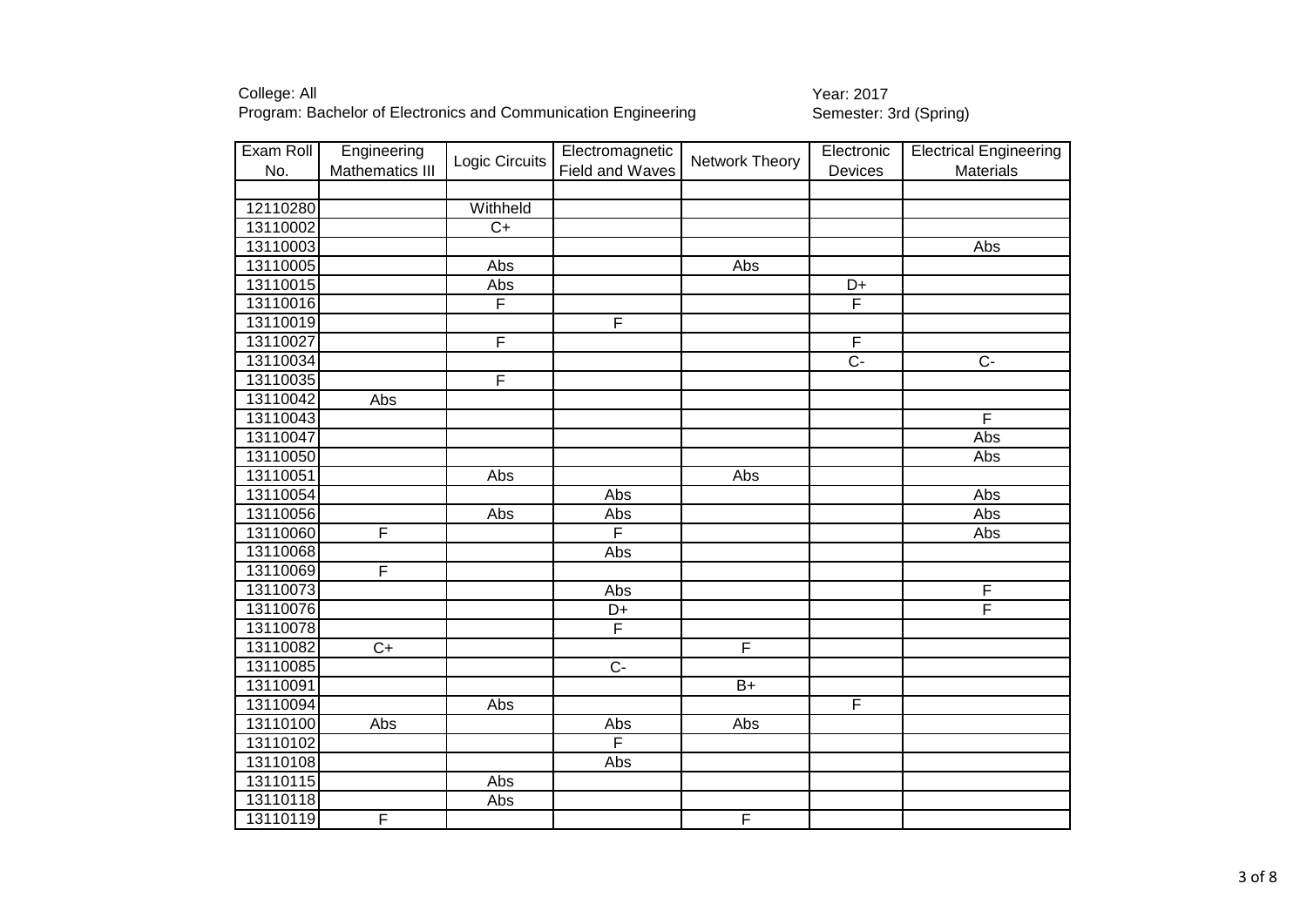| Exam Roll | Engineering             |                         | Electromagnetic |                | Electronic | <b>Electrical Engineering</b> |
|-----------|-------------------------|-------------------------|-----------------|----------------|------------|-------------------------------|
| No.       | Mathematics III         | Logic Circuits          | Field and Waves | Network Theory | Devices    | Materials                     |
|           |                         |                         |                 |                |            |                               |
| 13110120  | $\overline{C}$          |                         |                 |                |            |                               |
| 13110124  | Abs                     |                         |                 |                |            |                               |
| 13110127  |                         |                         |                 | $\mathsf F$    |            |                               |
| 13110129  |                         |                         |                 | F              |            |                               |
| 13110130  |                         | $\overline{\mathsf{F}}$ |                 |                | Abs        |                               |
| 13110131  | Abs                     |                         |                 |                |            |                               |
| 13110133  | Abs                     |                         |                 |                | Abs        |                               |
| 13110144  | Abs                     |                         |                 |                |            |                               |
| 13110149  |                         | Abs                     |                 |                |            |                               |
| 13110153  | $\overline{\mathsf{F}}$ |                         |                 |                |            |                               |
| 13110154  |                         |                         |                 |                |            | F                             |
| 13110158  |                         |                         |                 | $C+$           |            |                               |
| 13110160  |                         |                         |                 |                |            | $\overline{F}$                |
| 13110169  | A-                      |                         |                 |                |            |                               |
| 13110176  |                         | Abs                     |                 | Abs            | Abs        |                               |
| 13110182  |                         |                         |                 |                |            | F                             |
| 13110186  |                         | Abs                     |                 |                | Abs        | Abs                           |
| 13110188  | F                       |                         |                 |                |            |                               |
| 13110193  |                         |                         | Abs             |                |            | Abs                           |
| 13110196  | Abs                     |                         |                 |                |            |                               |
| 13110201  |                         |                         |                 |                |            | $\overline{F}$                |
| 13110203  |                         |                         |                 |                |            | F                             |
| 13110204  | $\overline{C+}$         |                         |                 |                |            |                               |
| 13110205  |                         |                         |                 | Abs            |            |                               |
| 14110003  |                         |                         | Abs             |                |            |                               |
| 14110004  |                         |                         |                 |                |            | $\mathsf C$                   |
| 14110005  | $\overline{F}$          |                         |                 |                |            |                               |
| 14110008  |                         |                         | F               |                |            |                               |
| 14110009  |                         |                         |                 |                |            | F                             |
| 14110015  |                         |                         |                 |                |            | Abs                           |
| 14110017  |                         |                         | $\overline{F}$  |                |            |                               |
| 14110021  |                         |                         | F               |                |            |                               |
| 14110022  |                         |                         | Abs             |                |            |                               |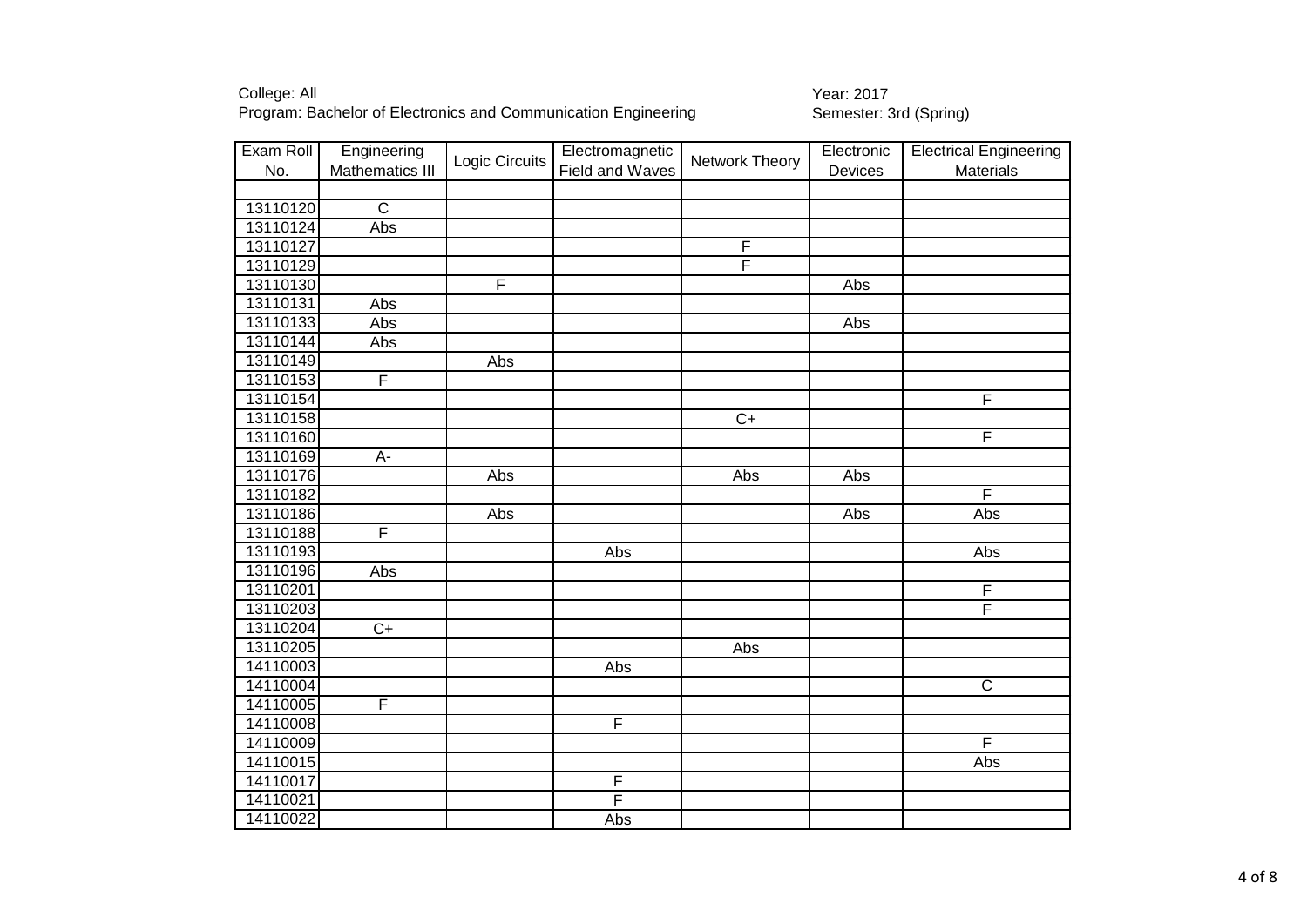| Exam Roll | Engineering     |                         | Electromagnetic         |                         | Electronic              | <b>Electrical Engineering</b> |
|-----------|-----------------|-------------------------|-------------------------|-------------------------|-------------------------|-------------------------------|
| No.       | Mathematics III | Logic Circuits          | Field and Waves         | Network Theory          | Devices                 | Materials                     |
|           |                 |                         |                         |                         |                         |                               |
| 14110024  |                 |                         | $rac{C+}{F}$            |                         |                         |                               |
| 14110025  |                 |                         |                         |                         |                         |                               |
| 14110026  |                 | Abs                     |                         | $\overline{F}$          |                         |                               |
| 14110027  |                 | Abs                     |                         | Abs                     |                         | Abs                           |
| 14110029  |                 |                         | $\overline{\mathsf{F}}$ |                         |                         |                               |
| 14110034  |                 |                         | Abs                     | $\overline{\mathsf{F}}$ |                         |                               |
| 14110047  |                 |                         |                         |                         | $\overline{\mathsf{F}}$ |                               |
| 14110050  |                 |                         | F                       |                         |                         | F                             |
| 14110054  |                 |                         |                         |                         | $\overline{F}$          |                               |
| 14110055  |                 |                         |                         |                         |                         | Abs                           |
| 14110063  |                 |                         |                         |                         | $\overline{F}$          |                               |
| 14110069  |                 |                         |                         |                         |                         | $\overline{\mathsf{F}}$       |
| 14110071  |                 |                         | $\mathsf A$             |                         |                         |                               |
| 14110072  |                 | $\overline{\mathsf{F}}$ |                         | Abs                     | $\overline{F}$          |                               |
| 14110073  |                 | Abs                     |                         |                         | $\overline{\mathsf{F}}$ |                               |
| 14110074  |                 |                         |                         |                         |                         | Abs                           |
| 14110076  |                 |                         |                         | F                       |                         |                               |
| 14110079  |                 |                         | F                       |                         |                         |                               |
| 14110083  |                 |                         |                         |                         |                         | Abs                           |
| 14110088  |                 |                         |                         | Abs                     | $\overline{A}$ bs       | Abs                           |
| 14110090  |                 |                         | F                       |                         |                         |                               |
| 14110092  |                 |                         | $A -$                   |                         |                         |                               |
| 14110093  |                 |                         | F                       |                         |                         |                               |
| 14110101  |                 |                         |                         |                         |                         | $\overline{\mathsf{F}}$       |
| 14110106  | F               |                         |                         | F                       | $\overline{\mathsf{F}}$ |                               |
| 14110114  | F               |                         | $\overline{F}$          |                         |                         |                               |
| 14110115  | F               |                         | $\overline{F}$          |                         |                         |                               |
| 14110117  | F               |                         |                         |                         |                         |                               |
| 14110118  | F               |                         |                         |                         |                         | Abs                           |
| 14110120  | F               |                         | F                       |                         |                         |                               |
| 14110121  |                 |                         | Abs                     |                         |                         |                               |
| 14110122  |                 | Abs                     |                         |                         |                         |                               |
| 15110001  | F               |                         |                         | F                       |                         |                               |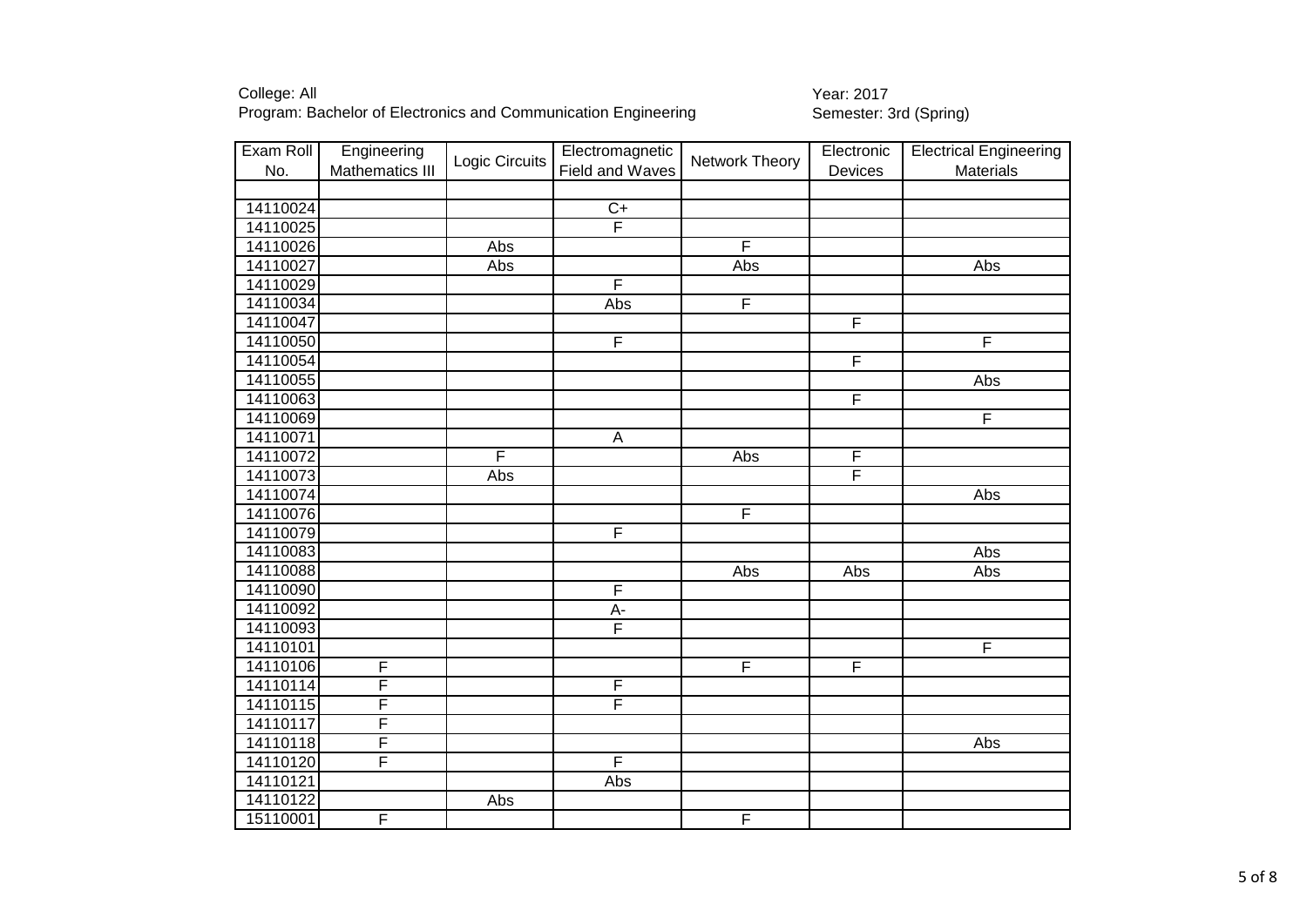| Exam Roll |                         | Engineering             |                 | Electromagnetic         |                | Electronic              | <b>Electrical Engineering</b> |
|-----------|-------------------------|-------------------------|-----------------|-------------------------|----------------|-------------------------|-------------------------------|
| No.       | Mathematics III         | Logic Circuits          | Field and Waves | Network Theory          | Devices        | Materials               |                               |
|           |                         |                         |                 |                         |                |                         |                               |
| 15110002  |                         |                         |                 |                         |                | F                       |                               |
| 15110004  |                         |                         |                 | Abs                     |                |                         |                               |
| 15110005  |                         |                         |                 | Abs                     |                |                         |                               |
| 15110007  |                         |                         |                 |                         |                | B                       |                               |
| 15110010  |                         |                         |                 |                         |                | $B+$                    |                               |
| 15110013  | $\overline{\mathsf{F}}$ |                         |                 | Abs                     |                |                         |                               |
| 15110014  | Abs                     |                         |                 | F                       |                |                         |                               |
| 15110015  |                         |                         |                 | F                       |                |                         |                               |
| 15110016  |                         |                         |                 | F                       | $\mathsf F$    | B                       |                               |
| 15110018  |                         |                         |                 | $\overline{\mathsf{F}}$ | $\overline{C}$ |                         |                               |
| 15110019  |                         |                         |                 |                         |                | F                       |                               |
| 15110021  |                         | Abs                     |                 |                         |                |                         |                               |
| 15110022  | F                       |                         |                 | $\overline{C}$          | $\overline{C}$ | F                       |                               |
| 15110025  |                         |                         |                 | Abs                     |                |                         |                               |
| 15110026  |                         |                         |                 | $\overline{\mathsf{F}}$ |                | B                       |                               |
| 15110027  |                         |                         |                 | Abs                     | Abs            |                         |                               |
| 15110028  |                         |                         |                 | Abs                     |                |                         |                               |
| 15110029  |                         |                         |                 |                         |                | $\overline{B}$          |                               |
| 15110031  | F                       |                         |                 | F                       |                | Abs                     |                               |
| 15110034  |                         |                         |                 | $\overline{\mathsf{F}}$ |                | $\overline{\mathsf{F}}$ |                               |
| 15110038  |                         |                         |                 | F                       |                |                         |                               |
| 15110041  |                         |                         |                 | Abs                     |                |                         |                               |
| 15110044  |                         |                         |                 | $\overline{\mathsf{F}}$ | F              | F                       |                               |
| 15110046  |                         |                         |                 | $\overline{\mathsf{F}}$ | $\overline{C}$ |                         |                               |
| 15110048  | $\overline{B}$          |                         |                 | $\overline{C}$          |                |                         |                               |
| 15110049  |                         |                         |                 | Abs                     |                |                         |                               |
| 15110052  | F                       |                         |                 |                         |                |                         |                               |
| 15110053  |                         | F                       |                 | $\overline{F}$          |                |                         |                               |
| 15110057  |                         |                         |                 | $\overline{\mathsf{F}}$ |                |                         |                               |
| 15110059  |                         |                         |                 |                         | $\overline{C}$ |                         |                               |
| 15110061  |                         |                         |                 |                         | Abs            |                         |                               |
| 15110062  |                         | $\overline{\mathsf{F}}$ |                 | $\overline{F}$          |                |                         |                               |
| 15110063  |                         |                         |                 | Abs                     |                | Abs                     |                               |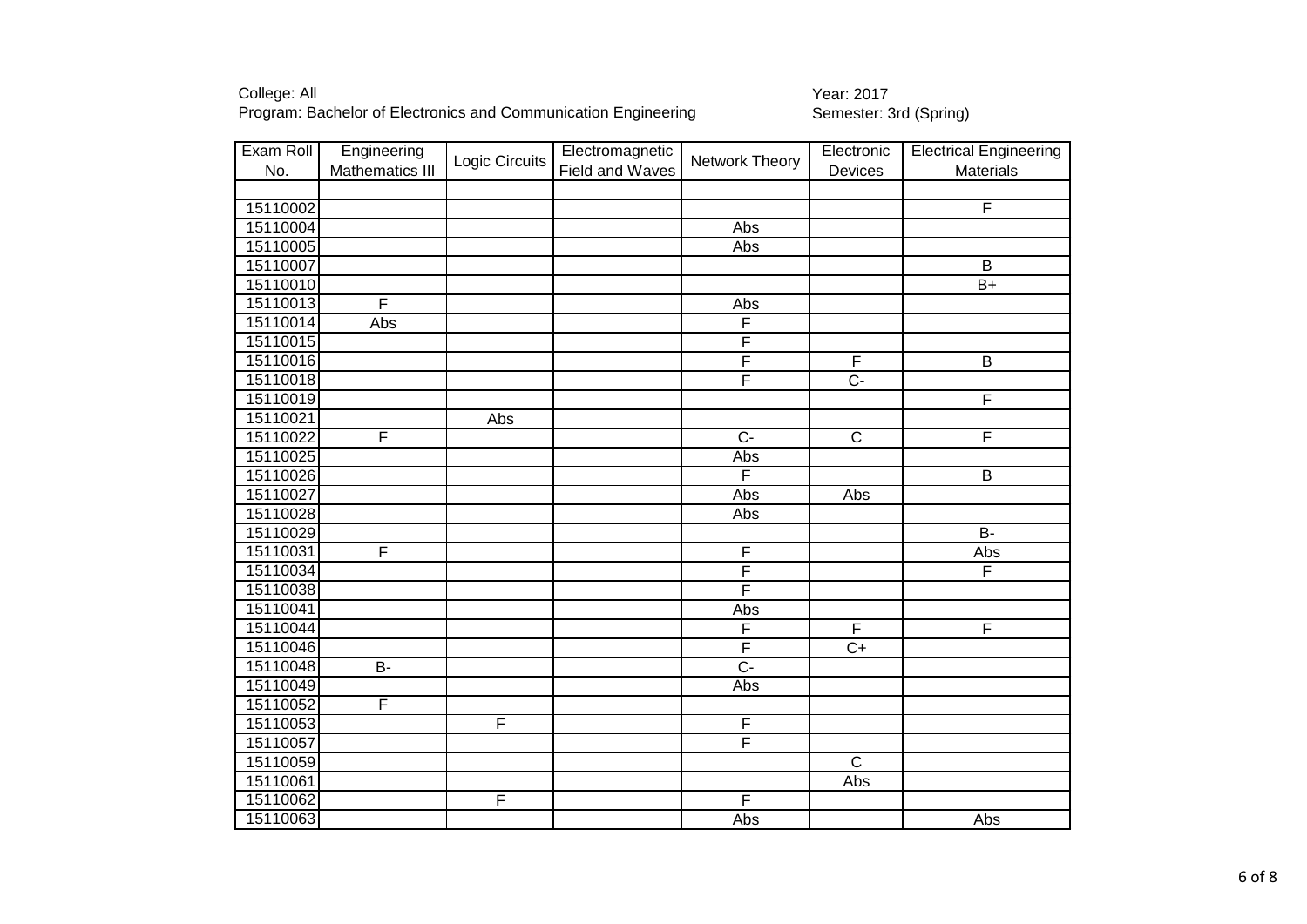| Exam Roll | Engineering     |                         | Electromagnetic |                         | Electronic                | <b>Electrical Engineering</b> |
|-----------|-----------------|-------------------------|-----------------|-------------------------|---------------------------|-------------------------------|
| No.       | Mathematics III | Logic Circuits          | Field and Waves | Network Theory          | Devices                   | Materials                     |
|           |                 |                         |                 |                         |                           |                               |
| 15110067  |                 |                         |                 | $\overline{\mathsf{F}}$ |                           |                               |
| 15110069  |                 | F                       |                 | Abs                     |                           |                               |
| 15110071  |                 | Abs                     |                 |                         |                           |                               |
| 15110076  |                 | Abs                     |                 | Abs                     |                           |                               |
| 15110078  |                 | F                       |                 | $\overline{\mathsf{F}}$ |                           |                               |
| 15110083  |                 | $\overline{\mathsf{F}}$ |                 |                         |                           |                               |
| 15110085  |                 |                         |                 | Abs                     |                           |                               |
| 15110088  |                 |                         |                 | F                       |                           |                               |
| 15110091  |                 | $\overline{F}$          |                 |                         |                           |                               |
| 15110095  |                 | $\overline{\mathsf{F}}$ |                 | F                       |                           |                               |
| 15110099  |                 |                         |                 | Abs                     |                           |                               |
| 15110100  |                 | $\overline{C+}$         |                 |                         |                           |                               |
| 15110103  |                 |                         |                 | Abs                     |                           |                               |
| 15110104  |                 | $\overline{C}$          |                 |                         |                           |                               |
| 15110105  |                 |                         |                 |                         |                           | $\overline{C}$                |
| 15110110  |                 |                         |                 |                         |                           | Abs                           |
| 16110003  |                 |                         |                 |                         | $B+$                      |                               |
| 16110004  |                 |                         |                 |                         | $\boldsymbol{\mathsf{A}}$ |                               |
| 16110005  |                 | $\overline{F}$          |                 |                         | $\overline{\mathsf{F}}$   |                               |
| 16110006  |                 | $\overline{\text{c}}$   |                 | $\overline{F}$          |                           |                               |
| 16110008  |                 | $\overline{\mathsf{F}}$ |                 | F                       |                           |                               |
| 16110010  |                 | F                       |                 |                         | $B -$                     |                               |
| 16110012  |                 |                         |                 |                         |                           | Abs                           |
| 16110013  | F               |                         |                 |                         |                           |                               |
| 16110017  |                 |                         |                 | $\overline{\mathsf{F}}$ | $\overline{F}$            |                               |
| 16110018  |                 | $C -$                   |                 |                         | $\overline{\mathsf{F}}$   |                               |
| 16110019  |                 | F                       |                 | Abs                     |                           |                               |
| 16110020  |                 | F                       | $A-$            |                         |                           | Abs                           |
| 16110021  |                 | Abs                     |                 |                         |                           |                               |
| 16110022  |                 | F                       |                 | F                       |                           |                               |
| 16110023  |                 | $\overline{F}$          |                 | <b>Abs</b>              |                           |                               |
| 16110025  |                 |                         | F               |                         | $\overline{F}$            |                               |
| 16110028  |                 | $\overline{F}$          |                 |                         |                           |                               |